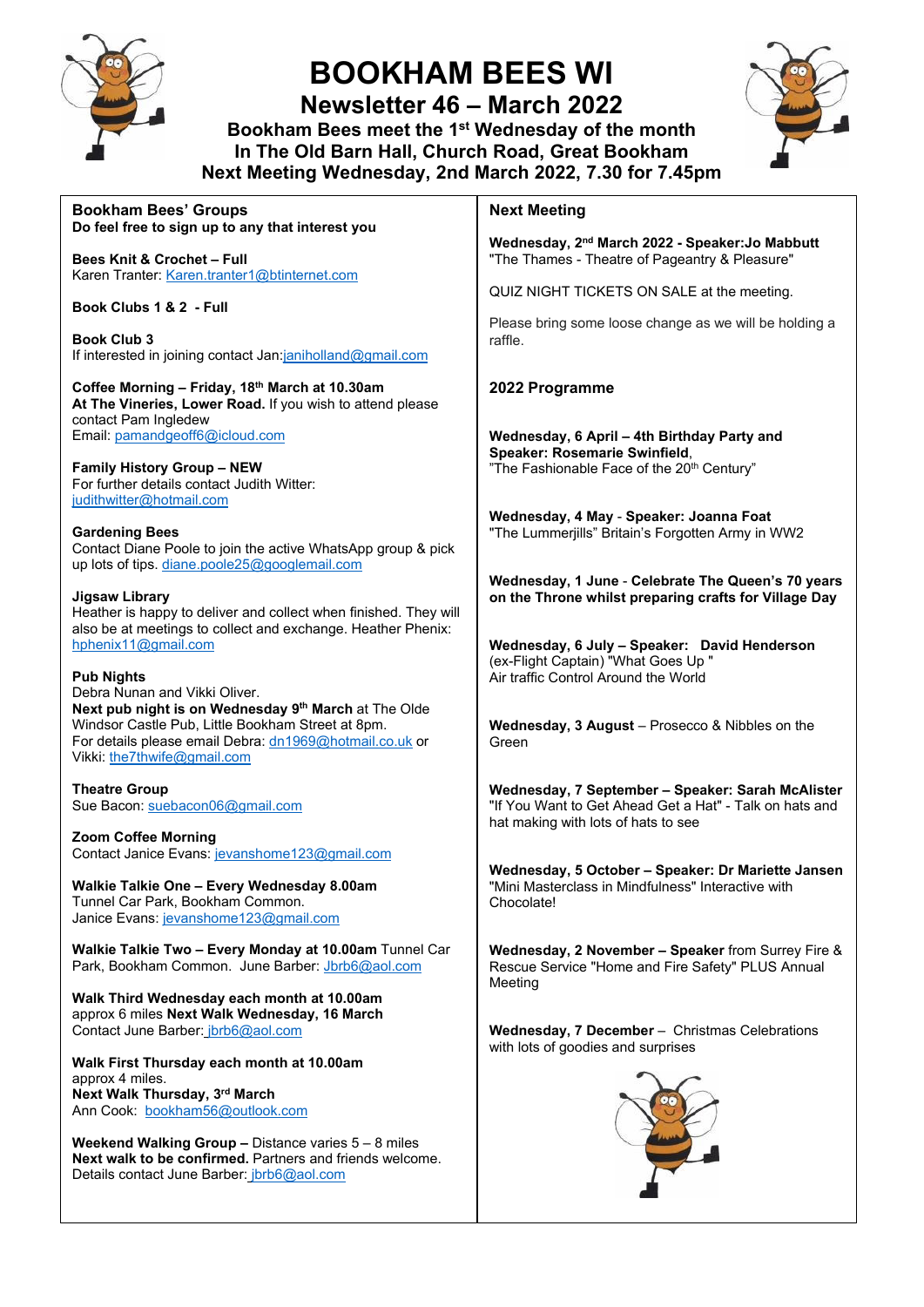# BOOKHAM BEES WI News and Announcements



### **February Meeting**

In February we had two speakers from the charity Dyscover – an organization offering long-term support, hope and opportunity to people who are isolated by communication problems after a stroke or head injury. Our members found the talk very inspirational as we heard first-hand from Sarah who suffered a stroke three years ago.

#### **Theatre Trip – Report by Sue Bacon**

I am looking to take a group up to the New Wimbledon Theatre to see Chicago on Thursday 19th May if anyone is interested.

Lots of interesting things coming on locally at G Live/ Leatherhead Theatre. Two of our members, Sandra and Irene, are rehearsing for 'Me and My Girl' on at The Nomad Theatre. I will be arranging a group visit.



Sue welcomes any suggestions for theatre visits

# **Book Club 1 – Report by Gaye Burt**

*The Girl With The Louding Voice by Abi Dare*

I loved the book and Adunni's dialect of broken English adds a certain authenticity to the story. I admired her determination to break away from her situation and strive to educate herself. The description throughout I thought was beautifully written and although the book is fiction I am sure that this is true not only in Nigeria but in other parts of the world in the form of modern day slavery. I would give it 9/10.

### **Book Club 2 – Report next month**

### **Book Club 3 – Report by Jan Holland**

We had our first alternative book club session this month where there was no specific book for discussion. We spent the evening talking about books that we are currently reading individually as well as others that we have previously enjoyed. We covered quite a mix !. Along with a fair amount of general chatting, we had a very pleasant evening. If you are interested in trying a book club, we do have room. Please get in touch for details: janiholland@gmail.com

### **Quiz Night – Friday, 20 May 2022 – Diary Note!**

TICKETS NOW ON SALE - £15 PER PERSON

Paul Wilde will be our brilliant quizmaster and we promise an evening of fun, brilliance and yummy food.

Tickets will be available at the next WI meetings and at The Wishing Well card shop in High Street, Bookham.

Make up a table of 6-8 people or we can make up a table with others for you.

#### **Welfare Officer**

Janice Evans is our welfare officer. Please contact Janice if you know of any member who is poorly or going through a difficult time. Janice's email is: Jevanshome123@gmail.com

The Committee would like to thank Janice for organising Zoom coffee mornings throughout the pandemic.

#### **Books**

Julie Ryder has asked if members can bring any books they no longer need to WI meetings. These will be sold on the book stall on Village Day.

#### **Bees Knit and Crochet** – **Report by Karen Tranter**

The knitting group continue with various projects, chat and cakes. Not entirely sure if it's the knitting or the cakes that are the draw but either way we enjoy ourselves.